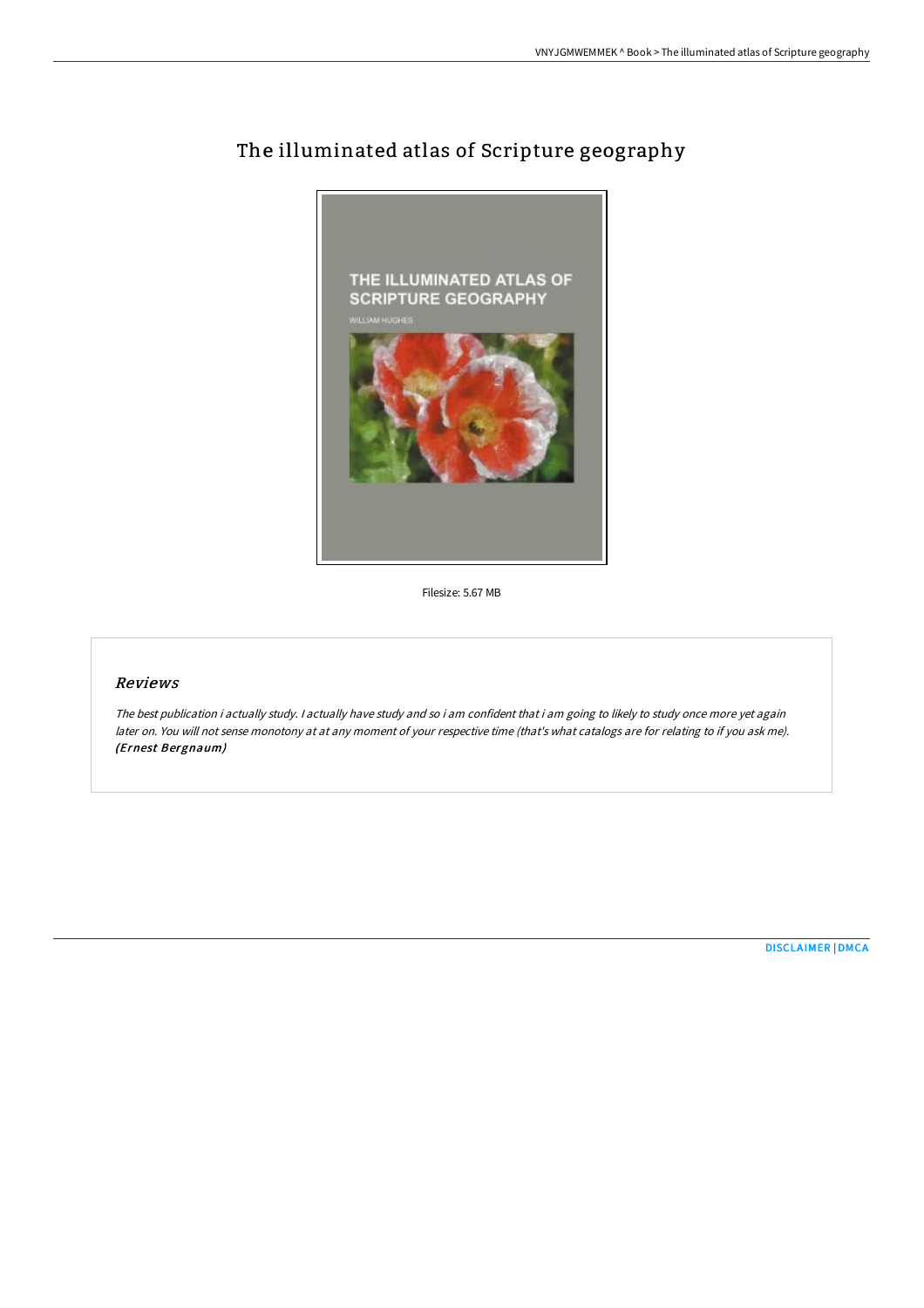## THE ILLUMINATED ATLAS OF SCRIPTURE GEOGRAPHY



**DOWNLOAD PDF** 

RareBooksClub. Paperback. Book Condition: New. This item is printed on demand. Paperback. 26 pages. Dimensions: 9.7in. x 7.4in. x 0.1in.This historic book may have numerous typos and missing text. Purchasers can download a free scanned copy of the original book (without typos) from the publisher. Not indexed. Not illustrated. 1840 Excerpt: . . . country into Upper and Lower Egypt, which our Map exhibits, as it is the most obvious was probably the earliest of its divisions; although it was afterwards separated into three provinces, consisting of Lower Egypt, from the sea to the head of the Delta, and including the city of Heliopolis within its limits;--Heptanomis or middle Egypt, the capital of which was Memphis, extending thence to the Thebaica Phylace (lat. 27 35);--and the Thebaid or Upper Egypt, which, comprehending the city of Thebes, occupied the remainder of the country. These provinces were subdivided into nomes, which took their names from the chief city they contained, and the number of which is variously stated by ancient writers. Memphis, sometimes mentioned under the name of Noph (Jer. ii. 16; On the Nile, and the Present and Former Levels of Egypt. By Sir J. Gardner Wilkinson. Journ. of Royal Geog. Sue. , vol. ix. p. 431. t Ibid. p. 439. ASSYRIA, CHALDAEA, AND MEDIA. 2l xlvi. 19), which during the residence of the Israelites in Egypt was probably the capital of that part of the country with which they were most closely connected, was the metropolis of the land during the remaining period over which the Old Testament history extends, although its rank in this respect was posterior to that of Thebes, the more ancient and celebrated capital. No. IX. ASSYRIA, CHALDAEA, AND MEDIA, and c, DURING THE ASSYRIAN AND BABYLONIAN EMPIRES. The chief interest which these countries possess at...

Read The [illuminated](http://techno-pub.tech/the-illuminated-atlas-of-scripture-geography.html) atlas of Scripture geography Online  $\overline{\mathbb{R}^k}$ Download PDF The [illuminated](http://techno-pub.tech/the-illuminated-atlas-of-scripture-geography.html) atlas of Scripture geography